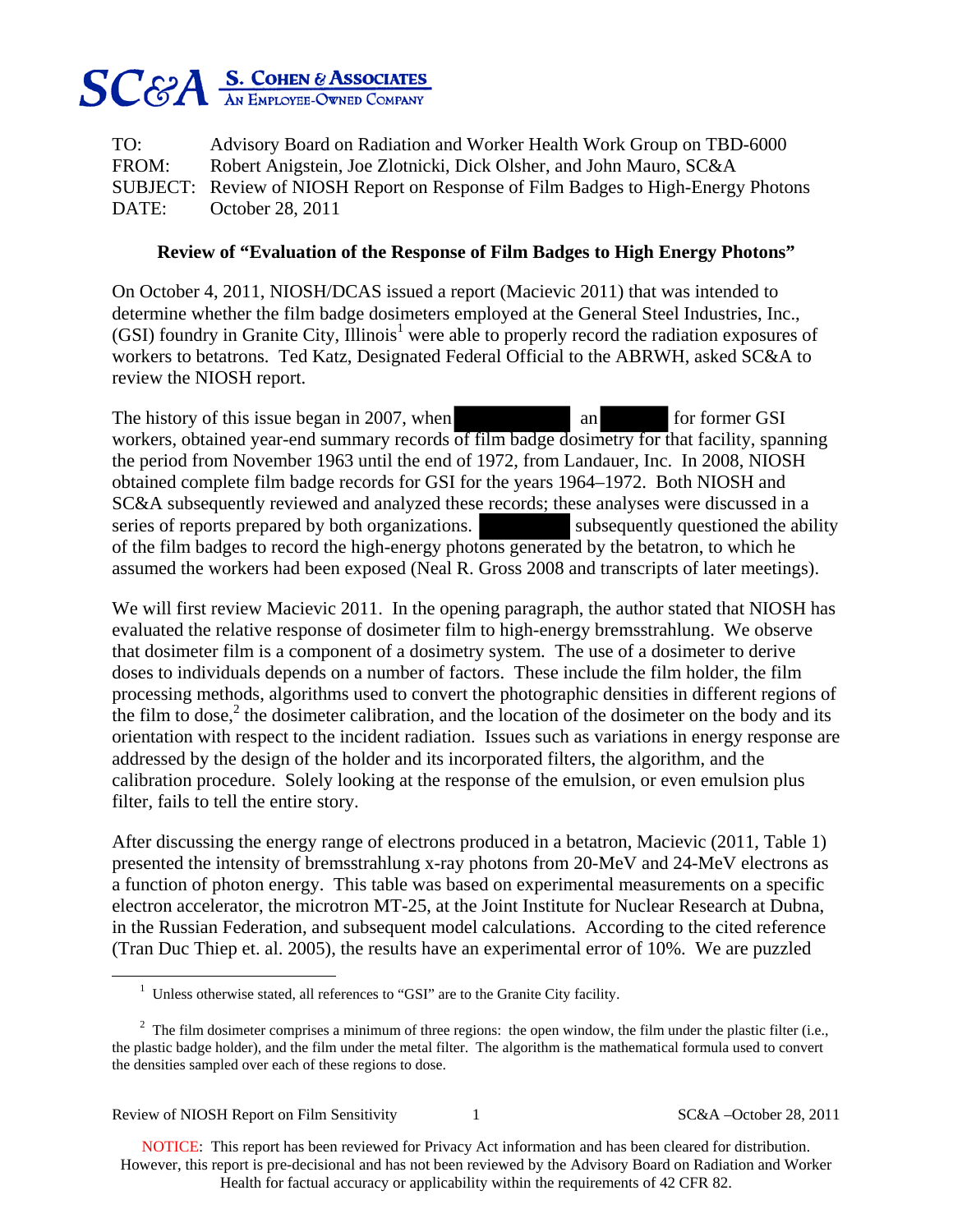that Macievic cited the data from this reference. First, the microtron is a cyclotron used to accelerate electrons—the operating principle is quite different than that of a betatron. Betatrons have been in use since the 1940s. The physics of bremsstrahlung production is well understood. A more standard reference specific to a betatron would be preferable. For instance, the NIOSH calculations of uranium activation, the results of which were reported by Allen and Glover (2007), utilized exposure rates taken from NBS Handbook  $55.<sup>3</sup>$  Furthermore, Table 1 presented photon intensities, i.e., photon flux per  $cm<sup>2</sup>$ . The photon flux is not the appropriate starting point for a discussion of the response of a dosimeter to photons of various energies. Since high-energy photons deliver more dose per photon than low-energy photons, the fraction of photons in a given energy range is not proportional to the dose received from photons in that range. Thus, Macievic's statement, "The 24 MeV electron, has 92% of the photon intensity in the 0 to 12 MeV range," does not mean that 92% of the *dose* is from photons in that range. Most important, the data presented by Macievic (2011, Table 1) are not relevant to the film badge dosimetry of GSI workers. It is highly unlikely that badged workers were ever exposed to the direct central x-ray beam of the betatron. The energy distribution of the radiation fields to which the workers might have been exposed would have been quite different from that presented by Macievic.

Macievic (2011, Table 2) presented the elemental composition of six nuclear emulsions. Nuclear emulsions are used for the tracking of individual high-energy particles. They are not used for photon dosimeters. These data, which were not further referenced by the author, are not relevant to the purpose of this report.

Macievic (2011) presented two figures that illustrate the relative sensitivities of photographic film to photon radiation of various energies. The author's statement: "Figures 1 and 2 below, which were taken from Attix<sup>2</sup> et al. and Yoder and Zelac<sup>3</sup> . . . ." leads the reader to assume that Figure 1 is from Attix et al. and Figure 2 is from Yoder and Zelac. In reality, Figure 1 is from the reference he identifies as "Yoder and Zelac." This reference is actually a report prepared by a committee of the National Research Council (Lalos 1989). Macievic erroneously listed the authors as R. Craig Yoder and Ronald E. Zelac: Lalos (1989) does not list personal authors. Whereas Dr. Yoder was one of 11 member of the National Research Council committee, Dr. Zelac's name does not appear in the publication. Furthermore, the source of Figure 1 is Figure 2-5 in Chapter 2 (Lalos 1989), not in Chapter 5, as stated in Macievic's list of references. We assume that Figure 2 is from Attix et al.; we were not able to access that publication. In addition, we would suggest that the list of references would benefit from employing a consistent style for the three works cited.

Macievic (2011, Figure 1) illustrated the response of film covered with a tantalum filter to photons with an energy range of approximately 15 keV to 1.2 MeV. Figure 1 in the present memo is reproduced from Lalos 1989, Figure 2-5, the source of Macievic's Figure 1. As stated in the caption, that figure was adapted from Brady and Iverson 1968; it appeared there as Figure 3. According to these authors: "Figure 3 indicates that, for photon energies from 45 keV

 $\overline{a}$ 

 $3$  Sam Glover, NIOSH, private communication with Robert Anigstein, SC&A, Inc., 2008.

Review of NIOSH Report on Film Sensitivity 2 2 SC&A – October 28, 2011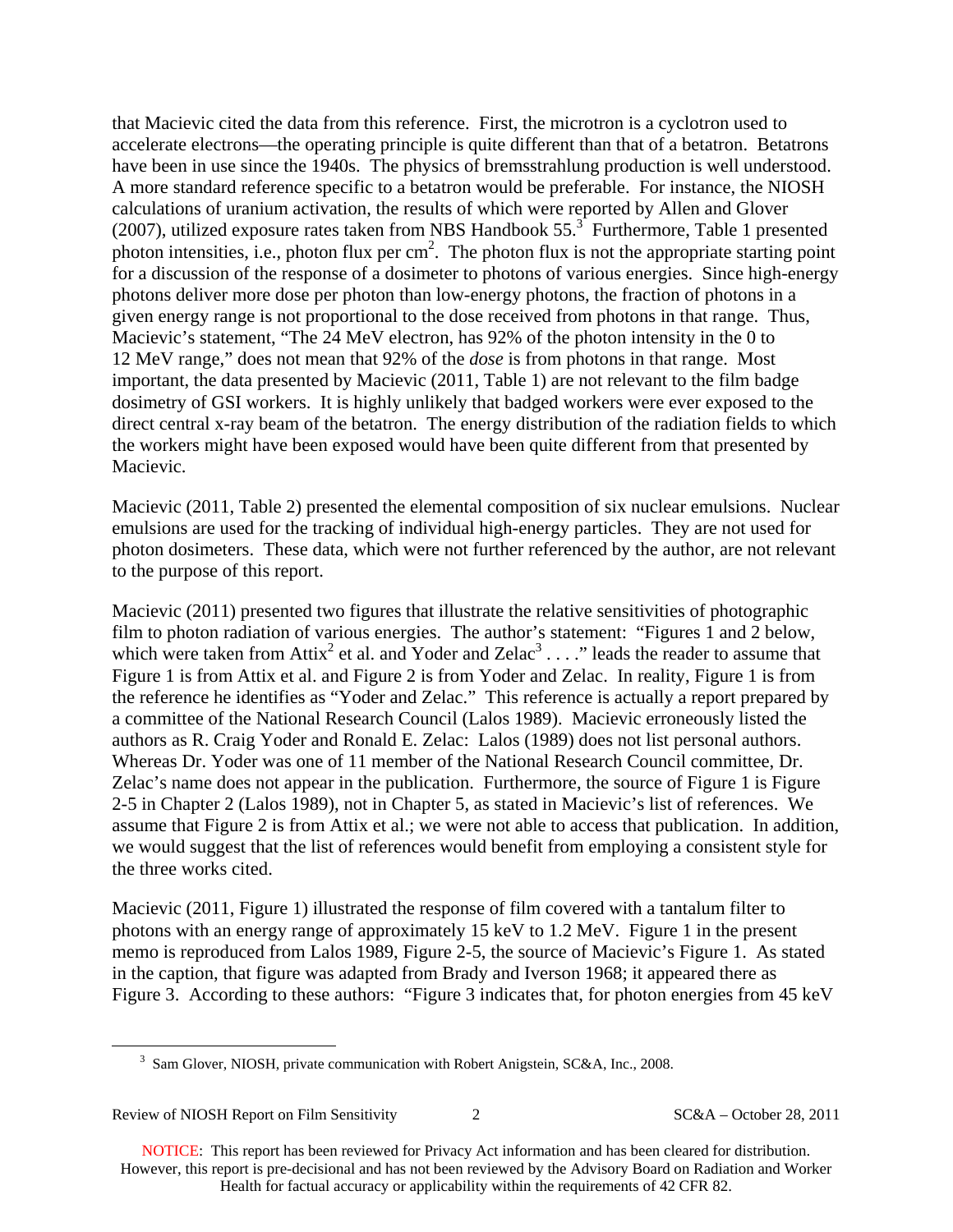to more than 1 MeV, the tantalum film response for personnel dose is within  $\pm 20$  percent of the cesium gamma air calibration."



Figure 1. Film Response with 0.020-inch Tantalum Filter (adapted from Brady and Iverson, 1968) (Lalos 1989, Figure 2-5)

Macievic did not explain what quantity the response of the film is compared to. This question can be resolved by referring to Griffith (2007), who stated:

Instrument and dosimeter calibrations, dose measurements, and dose records were made in terms of exposure in units of milliroentgen. However, as noted above, from 1961 quarterly and annual limits were specified in millirem (AEC 1961), where the general term dose was used without specific reference to *dose equivalent*. As a result, individual monitoring results at NTS were recorded in millirem, although the measurements had been made in terms of *exposure*. However, for photons, the values of *exposure* and dose equivalent were considered to be essentially the same (Griffith 2004; Brady and Iverson 1968). In effect, a *de facto* conversion factor of 1 rem/R was used for dose recording purposes.

Macievic (2011) did not indicate the energy of the radiation source used to calibrate the film. According to Brady and Iverson (1968), film badge dosimeters were calibrated by exposing them in air to a  $137$ Cs source. We independently confirmed the use of this radionuclide as the calibration source by digitizing the data points in Figure 1 and observing that the third point from the right approximately corresponds to an energy of 662 keV (the principal γ-ray emitted following  $137$ Cs decay) and a relative response of 1.

Macievic (2011) did not identify the type of film used to generate the data in his Figure 1. Brady and Iverson stated that the film was part of the "du Pont Type 556 film packet, including 519 low

Review of NIOSH Report on Film Sensitivity 3 SC&A – October 28, 2011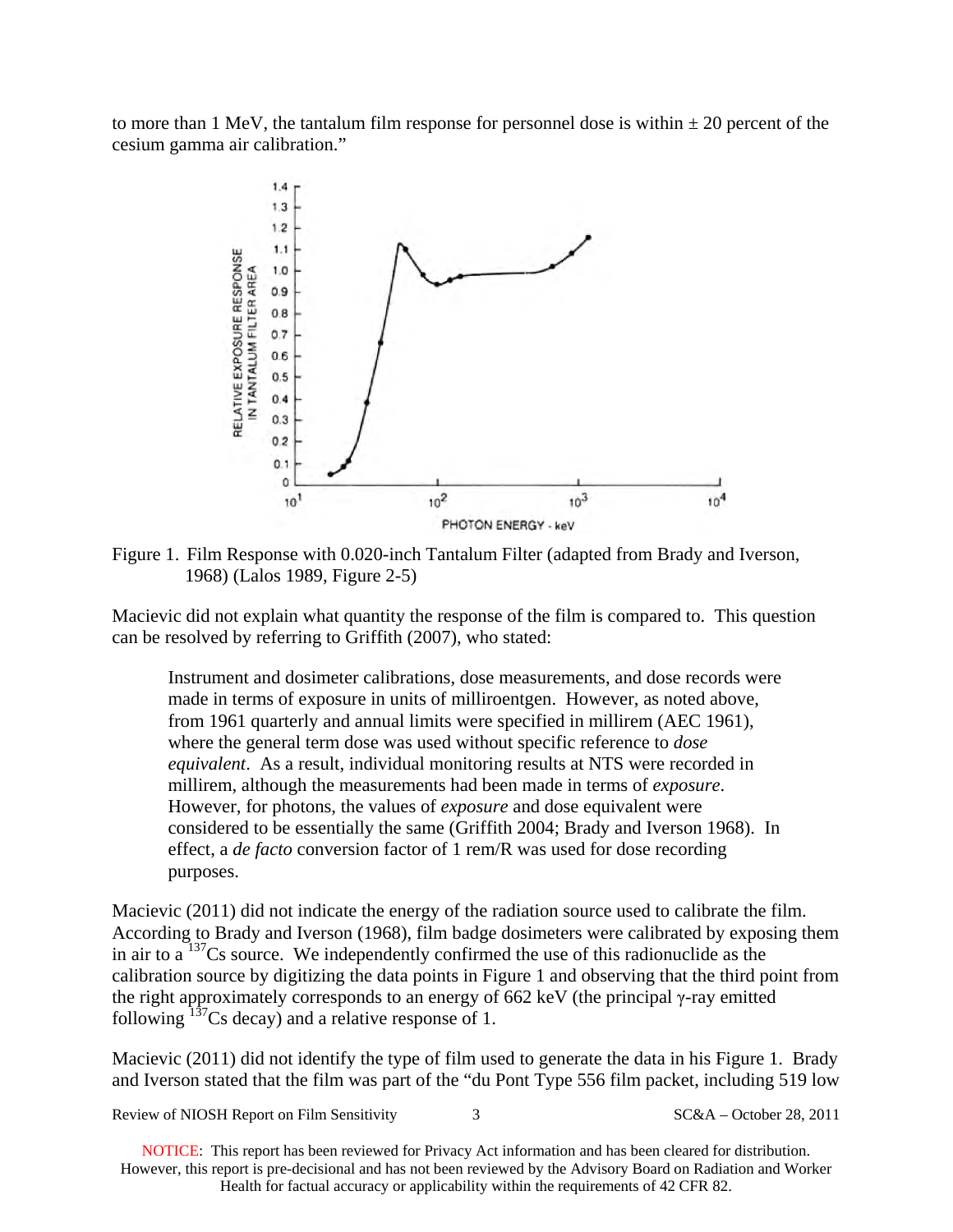range and 834 high range components." Such information is needed to apply these data to the present issue.

Figure 1 does not include data above 1.2 MeV, although the curve is rising at that point, suggesting a continuing overresponse at higher energies. According to Lalos (1989): "Exposure to photons with quantum energies above 2 MeV may result in a situation in which the density under the filters is greater than the density in the open window area, with the greatest density occurring under the high-Z filter." This indicates that the film would overrespond to high-energy photons. The low sensitivity of the tantalum-covered portion of the film to low-energy photons shown in Figure 1 is due to the shielding by the tantalum filter. These photons are also detected by the plastic-covered portion of the film, and a processing algorithm uses the readings from both portions of the film to derive the dose to the film-badge wearer. In fact, a major motivation for the original use of metal filters was to account for the overresponse of the unshielded emulsion to low-energy photons, a primary source of radiation exposure of individuals employed in medical radiography.

Macievic (2011, Figure 2) illustrated the response of Kodak RM (Radiation Monitoring) film covered with a Sn-Pb filter to photons over a range of approximately 15 keV to 1.2 MeV at different angles of incidence. This film has been used in film-badge dosimeters (Bomford and Kunkler 2002). As was the case with his Figure 1, Macievic gave no information as to how the film was calibrated nor to what radiometric quantity the response is being compared. Based on the fact that one of the data points for normal incidence lies at the value 1.0 on the abscissa (Y axis) and at approximately 1.2 MeV on the ordinate, we conclude that the film was calibrated against  ${}^{60}Co$ , which emits photons with an unweighted average energy of 1.25 MeV. We observe that the curve for normal incidence shows a peak at ~85 keV, showing an overresponse at this energy of  $\sim$ 30% compared to  ${}^{60}$ Co. This curve has a local minimum in the vicinity of 662 keV, the photon energy emitted by  $^{137}Cs$ , with an underresponse of ~13% at this energy. The curve rises steadily above this energy, depicting an overresponse of ~28% at ~2.8 MeV, the highest energy shown in the figure. The relative response at normal incidence decreases at energies below ~85 keV; such lower-energy photons are recorded by the plastic-covered portion of the film. The relative response at angles of incidence of 35º, 45º, and 80º is lower than at normal incidence.

Macievic (2011) comes to the following conclusion:

Film badges worn in an environment where high energy photons (>1 MeV) are present, such as a betatron, have an increase in response over photons below 1 MeV, with the magnitude of the over response increasing with increasing photon enegy [*sic*]. A dose based on the film density underneath the metal filter would be biased in the high direction.

This conclusion is overly broad. According to Macievic (2011, Figure 2), 1-MeV photons normally incident on the film cause a response of only ~73% compared to 85-keV photons. The degree of overresponse would depend on the filter, the method of calibration, and the shape of the energy spectra being compared. More important, any such conclusion should be relevant to

Review of NIOSH Report on Film Sensitivity  $48.2011$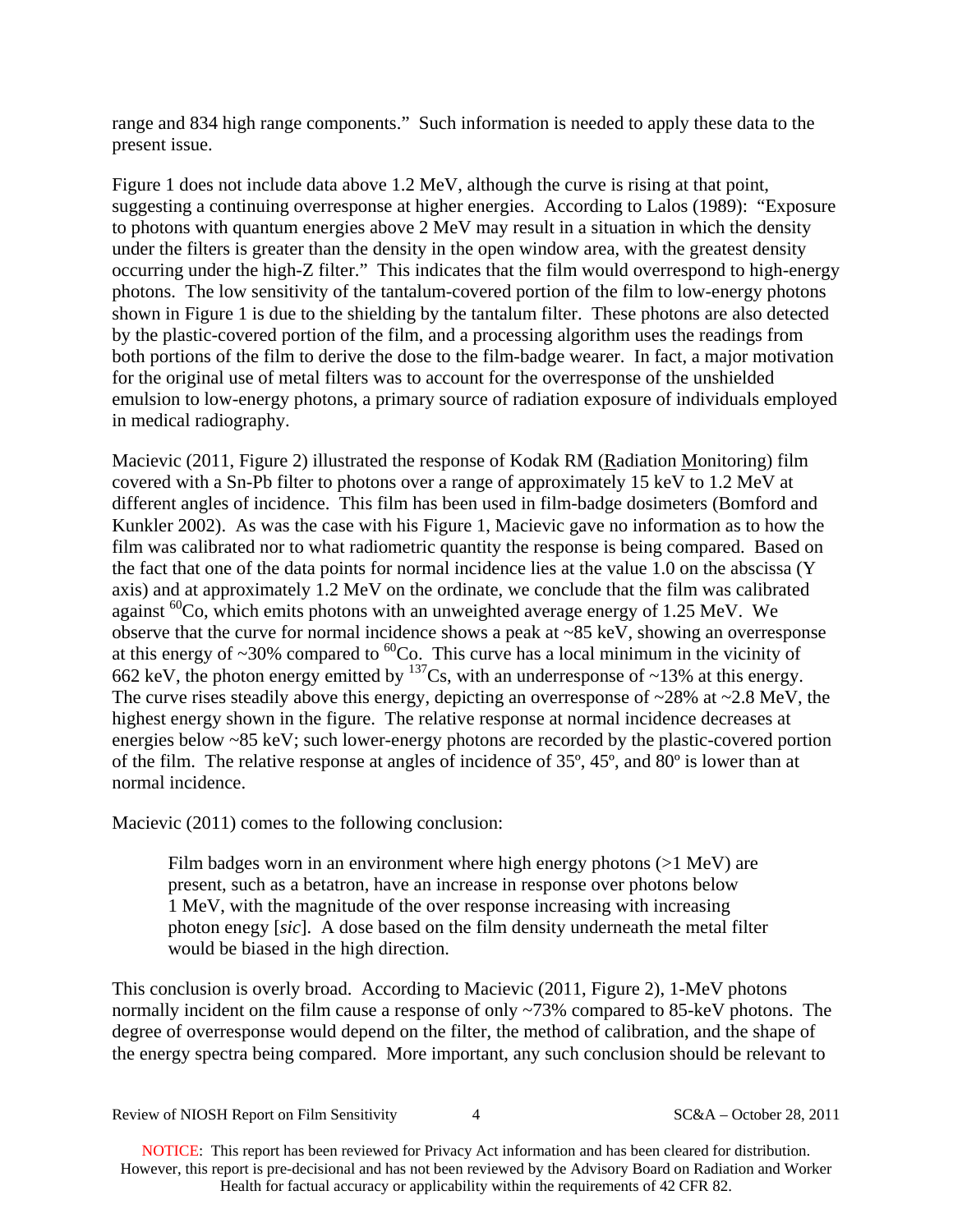the film badge dosimetry and exposure conditions at GSI, and should be supported by the evidence presented by the author.

In order to resolve the lingering questions posed by Macievic (2011), we performed an independent analysis of this issue. We began by repeating one of the analyses that we had performed in support of a previous report (SC&A 2008). In that study, we used the MCNP radiation transport code to simulate the exposure rates in various locations in and around the New Betatron Building during the radiography of a steel casting. In the current analysis, we used the same exposure conditions, but tallied the exposures in 279 energy bins. We then used these results to generate a table of exposure rates vs. photon energy. Figure 2, which is adapted from SC&A 2008, Figure 14, shows the two exposure locations assessed in the present analysis.4



No. 10 Finishing Building

## Figure 2. MCNP Model of New Betatron Building, Showing Locations of Exposure Assessments

Review of NIOSH Report on Film Sensitivity 5 5 SC&A – October 28, 2011

 $\overline{a}$ 

<sup>&</sup>lt;sup>4</sup> We identified the locations using the same numbers as in SC&A 2008. Thus, the locations are numbered 1 and 6.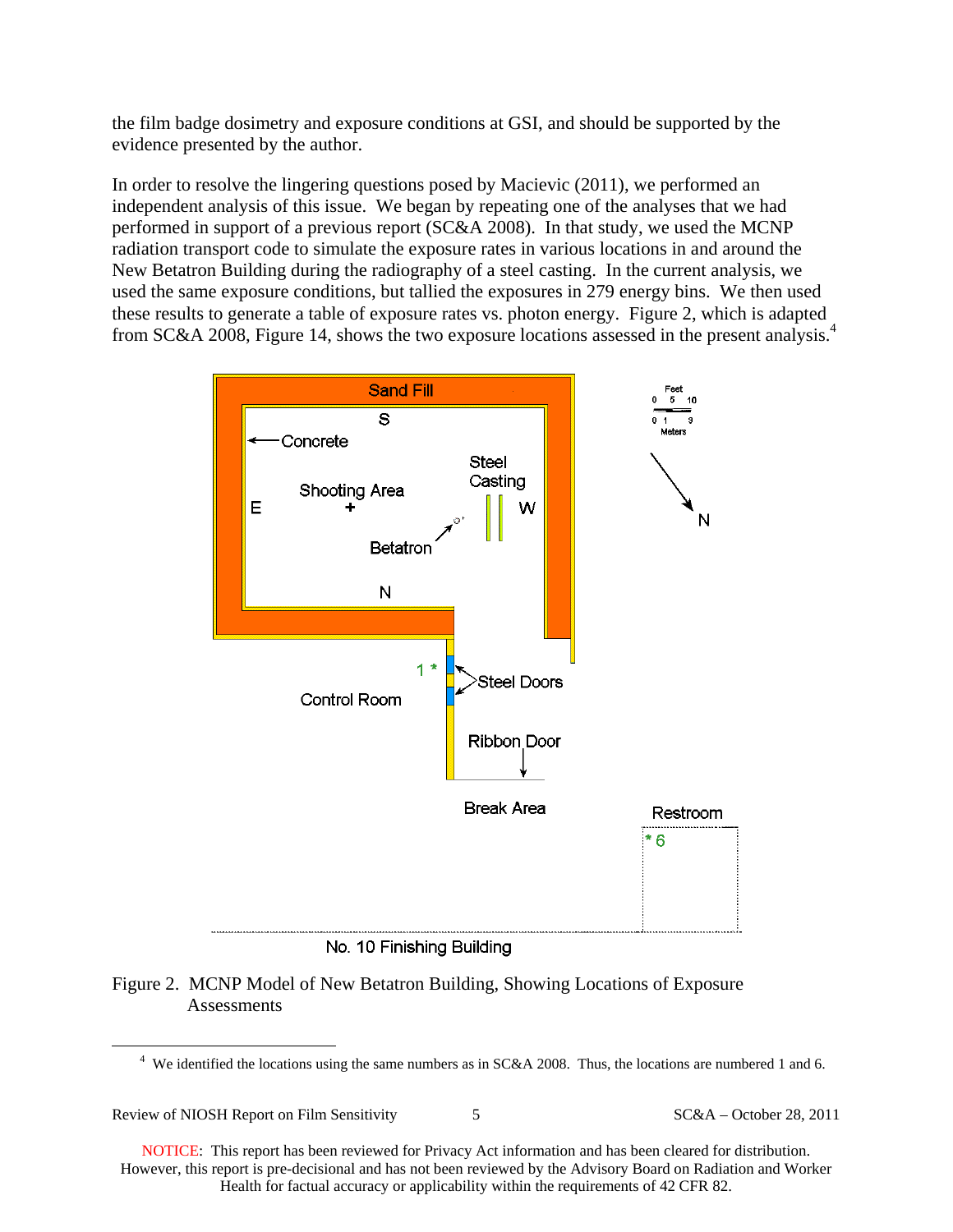Figure 3 shows the exposure-rate spectrum (i.e., exposure rate vs. photon energy) in the control room, near the door to the shooting room. Our analysis shows that 99% of the exposure rate is from photons  $E < 3.6$  MeV, while 90% of the spectrum lies between 45 and 540 keV. The exposures in this energy range fall within the  $\pm 20\%$  relative sensitivity range of the film described by Brady and Iverson (1968), as quoted earlier in this memo.



Figure 3. Exposure Rate vs. Photon Energy in Control Room (location #1 in Figure 2)



Figure 4. Cumulative Exposure Rate vs. Photon Energy in Restroom (location #6 in Figure 2)

Figure 4 shows the cumulative exposure-rate spectrum in the restroom. As shown in this figure, 50% of the exposure rate is due to photons  $E < 2$  MeV, while 90% is below 9.25 MeV. This analysis was based on the drawings of the betatron building in reports available at the time of the original SC&A (2008) analysis, which indicated only a thin wall along the rail tunnel on the northwest side of the building. A drawing that accompanied the report of a radiological survey

Review of NIOSH Report on Film Sensitivity 6 6 SC&A – October 28, 2011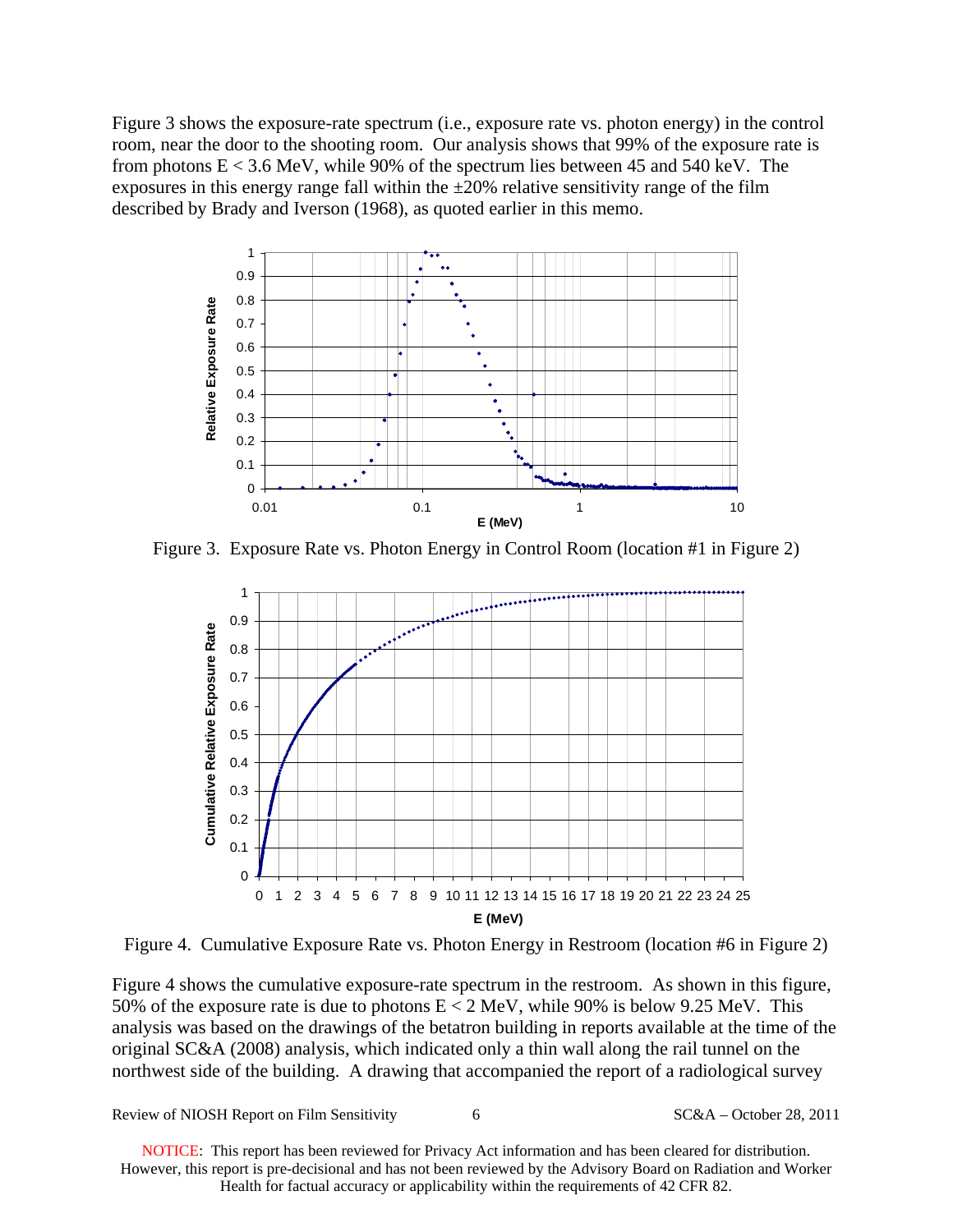of an 80-Ci  ${}^{60}$ Co source in the New Betatron Building (NRC 2009, p. 16) showed that this wall was 2 ft thick, which would have significantly attenuated the radiation field in the restroom. The additional scattering caused by the thicker wall would soften the spectrum, bringing it closer to that in the control room. However, the spectrum derived in the present analysis can be used to represent a limiting case, encompassing other lightly-shielded locations.

The data cited by Macievic (2011), and the underlying references, do not directly address the response of film badges to photon radiation  $E > 2$  MeV. However, this issue was resolved by Storm (1951), who investigated the response of two photographic films to high-energy photons, include those emitted by the 22-MeV Allis-Chalmers betatron at Los Alamos. According to his abstract:

The response of Eastman type K and DuPont 552 film to high energy x-rays was investigated. Both types of film were found to be energy independent from 0.4 to 2.0 mev. For a given roentgen (r) value, a greater response in terms of density is obtained on the film as the effective energy is increased beyond 2.0 mev. (Storm 1951)

we obtained the following information from Landauer, Inc.<sup>5</sup> To relate these findings to the film badge dosimeters used at GSI during the 1963–1966 period,

- Badges had large filters including a lead one. This had two consequences: Fairly good response in the high-energy range (pair production in the lead) and good angular response except at very large angles.
- $\bullet$  Badges were calibrated to <sup>60</sup>Co. Craig Yoder does not expect deviation for high energy gammas by more than  $+10\%$  to 15%
- Badges were calibrated in air.
- Badges contained DuPont film.
- The general characteristics of film and film holder design did not change appreciably over 50 years. One can generally look at response curves from one era and apply them to another. (However, this will not apply to beta rays and to the cut-off for low-energy xrays, nor to mixed radiation.)

We conclude that the Landauer film badge dosimetry reports for GSI during the 1963–1966 time period are comparable in accuracy to reports of other film dosimeters used at other facilities during that era, and are also comparable to current dosimetry practices. Film falls down in the sensitivity to high-energy photons at very low doses, so the minimum detectable dose may have been 20 mrem rather than 10 mrem.

<u>.</u>

<sup>&</sup>lt;sup>5</sup> Craig Yoder, Ph.D., Sr. Vice-President of Marketing & Technology, Landauer, Inc., private communication with Joe Zlotnicki, SC&A, Inc., October 12, 2011.